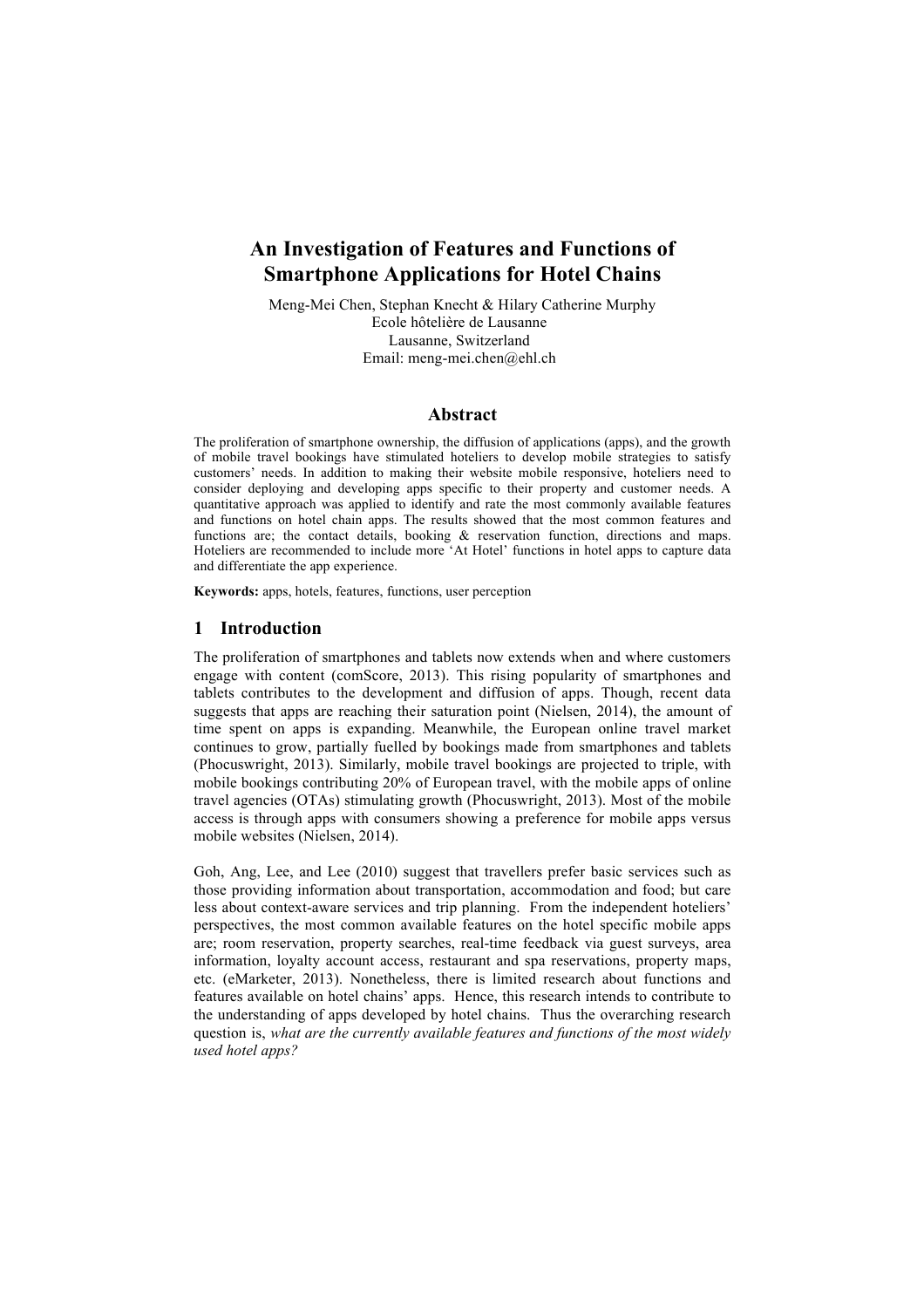# **2 Theory/Issues**

The portable nature of smartphones and tablets have led researchers to investigate pre-trip, during trip and post-trip traveller behaviours (Wang et al., 2014; Wang et al., 2012; Eriksson, 2014; MacKay & Vogt, 2012). Other research has focused on consumer behaviour as customers have migrated from passive information receivers to active and mobile information retrievers, deciding when and where they want the interactions (with companies) to take place (Coussement and Teague, 2013). Smartphones have transformed behaviours, information needs, decision making, experiences, documenting and sharing (Lamsfus et al., 2014; Wang et al., 2014).

An application (app) is a computer program that performs a particular task. There are several taxonomies that have been identified by researchers for travel apps. Kennedy-Eden and Gretzel (2012) have specified seven categories, including navigation, social, mobile marketing, transactional, security/emergency, entertainment and information. Wang and Xiang (2012) classify travel apps into eleven categories, identify four main design features and note preferred information services and design features based on app reviews. These eleven categories are; single city destination guide, online travel agency, language assistant, flight manager, theme park and resort guide, facilitators, multiple city destination guide, food finder, entertainment, live camera, and currency converter (Wang & Xiang 2012). Wang (2013) simplifies the categorization with only four categories; communication, information search, entertainment, and facilitation, i.e. based on the services provided. More specifically, Goh, Ang, Lee, and Lee (2010) use Exploratory Factor Analysis/Confirmatory Factor Analysis (EFA/CFA) to group the 40 information and functions needed by mobile travellers into five categories. These are; travel essentials, sightseeing, electronic services, emergency and medical services and trip planning. This research by Goh et al. (2010) is not limited to taxonomy, but identifies the information needed by travellers, hence warranted on mobile apps.

More recently, research by Adukaite et al. (2013) focuses on apps offered by independent hotels, as compared to chains or multiple hotels. They classify content and functions available on hotel apps into six categories; information about the hotel, booking process, features and functions about the destination, social media interaction tools, app settings, and extras. They find the most common features and information are hotel locations, room descriptions, restaurant menu, contact information, room amenities, photo gallery, booking, and phone or e-mail hotel. On the other hand, they find fewer occurrences of social media interaction tools and information about destinations.

Given the intangible nature of many of the hotel services and the ubiquitous nature of smartphones and apps, they seem to offer the potential to assist hotel guests by providing access to online information in before, during, and after phases of travel (Brown & Chalmers, 2003; Gretzel, Fesenmaier, Formica & O'Leary, 2006). Although previous researchers have classified travel apps into different categories and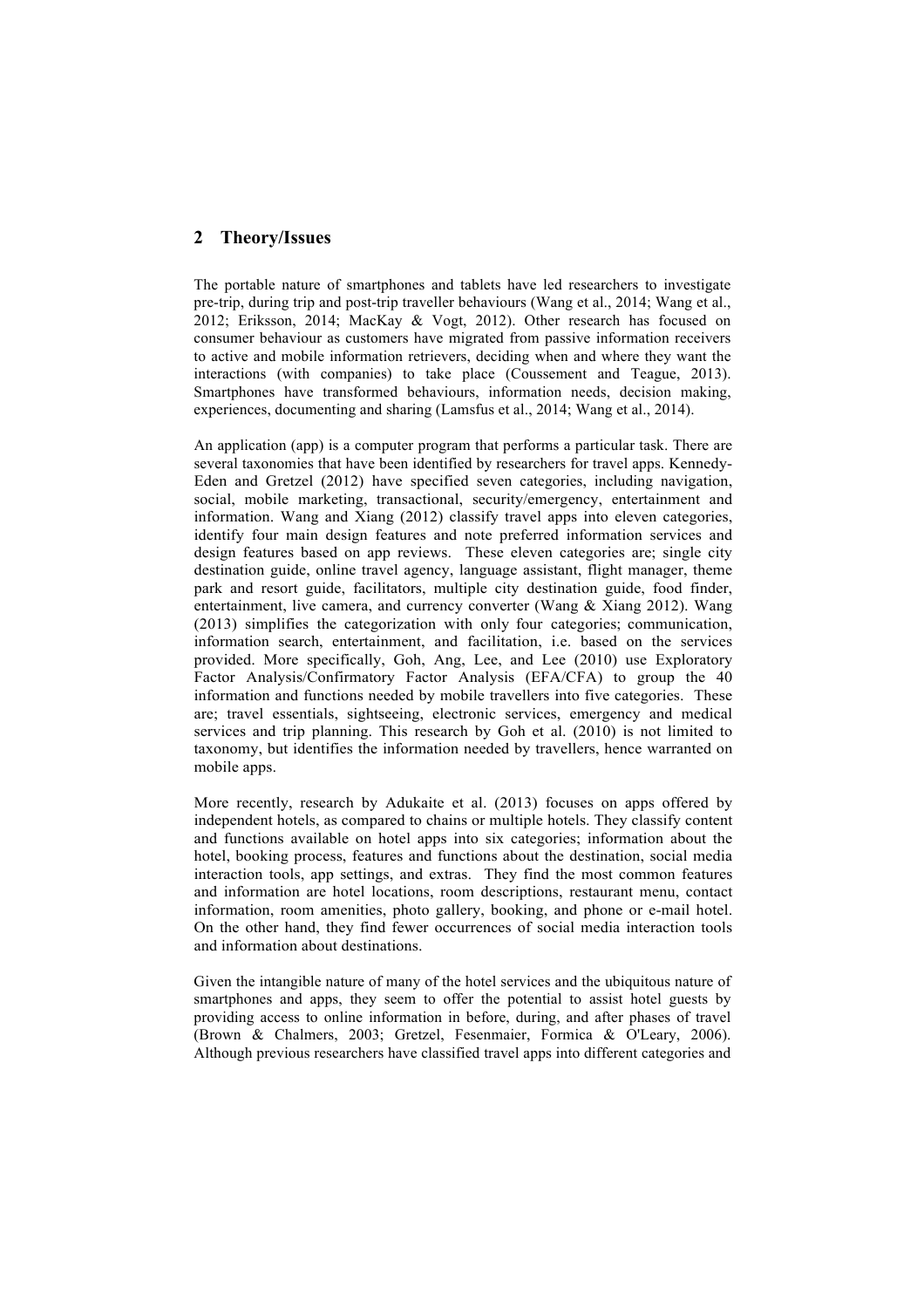identified features and functions needed by mobile travellers, there is little investigation of user rankings related to chains and multiple hotel apps.

Wang et al. (2012) recommend future research should focus on the influence of mobile devices on travel planning, because travellers' decisions will be impacted by innovative and emerging information channels such as mobile apps. Goh, Ang, Lee, and Lee (2010) further state that there is a lack of study of the travellers' desired services on mobile apps. Apps developed for hotel chains covering multiple properties may be perceived as more useful than apps specific to one hotel. Hence, this research answers the call for more research (Lamsfus et al., 2014; Wang et al., 2014) and examines the apps developed by hotel chains, which may have more economic resources and could leverage economies of scale, provide more detailed customer information and improve the overall online experience. Therefore the main research questions addressed in this paper are; w*hat are the key categories of information provided, what are the main functions of these apps, what are the social media functions and the additioanl features found on hotel chain apps?* 

### **3 Methods/Procedures**

This study was both exploratory and quantitative. Content analysis identified the main features and functions of 20 hotel chains' apps. These hotel apps had to meet the criteria of serving several hotels from different locations, hence hotel apps focusing on one property or multiple brands were excluded. A total of 20 apps from hotel chains were identified and downloaded from Apple's iTunes AppStore for Switzerland in August 2013. These hotel chains were Ritz Carlton, Waldorf Astoria, W Hotels, Ibis, Fairmont, Kempinski, Hilton, Shangri-La, InterContinental, Hyatt, Hotel Indigo, Holiday Inn, NH Hotels, Crown Plaza, Conrad, Radisson, Pullman, Novotel, Sofitel, and Mercure. All apps were installed, tested for available features and functions, and the results were recorded in a grid for aggregate analysis (Adukaite et al., 2013; Kennedy-Eden & Gretzel, 2012). Features or content were identified in various formats, i.e. text, pictures, or videos; while functions were identified by the actions that can be performed by the app user, such as searching or booking (Adukaite et al., 2013).

### **4 Results**

Table 1 presents the features and functions available on the 20 hotel apps. These are grouped into five categories, i.e. Reservation Information, Hotel Information, At Hotel functions, Social Media Links, and Additional Features. All hotel apps have the following features and functions; reservation tool, hotel search, map, localization, contact details, photos, hotel overview, services/amenities/features, and facilities. These are functions and content that could be considered as basic requirements in an app i.e. to facilitate the purchase decision and booking. These features and functions were similarly identified by Adukaite et al. (2013) as frequently present on apps for independent hotels in Germany, Austria, and the German-speaking part of Switzerland.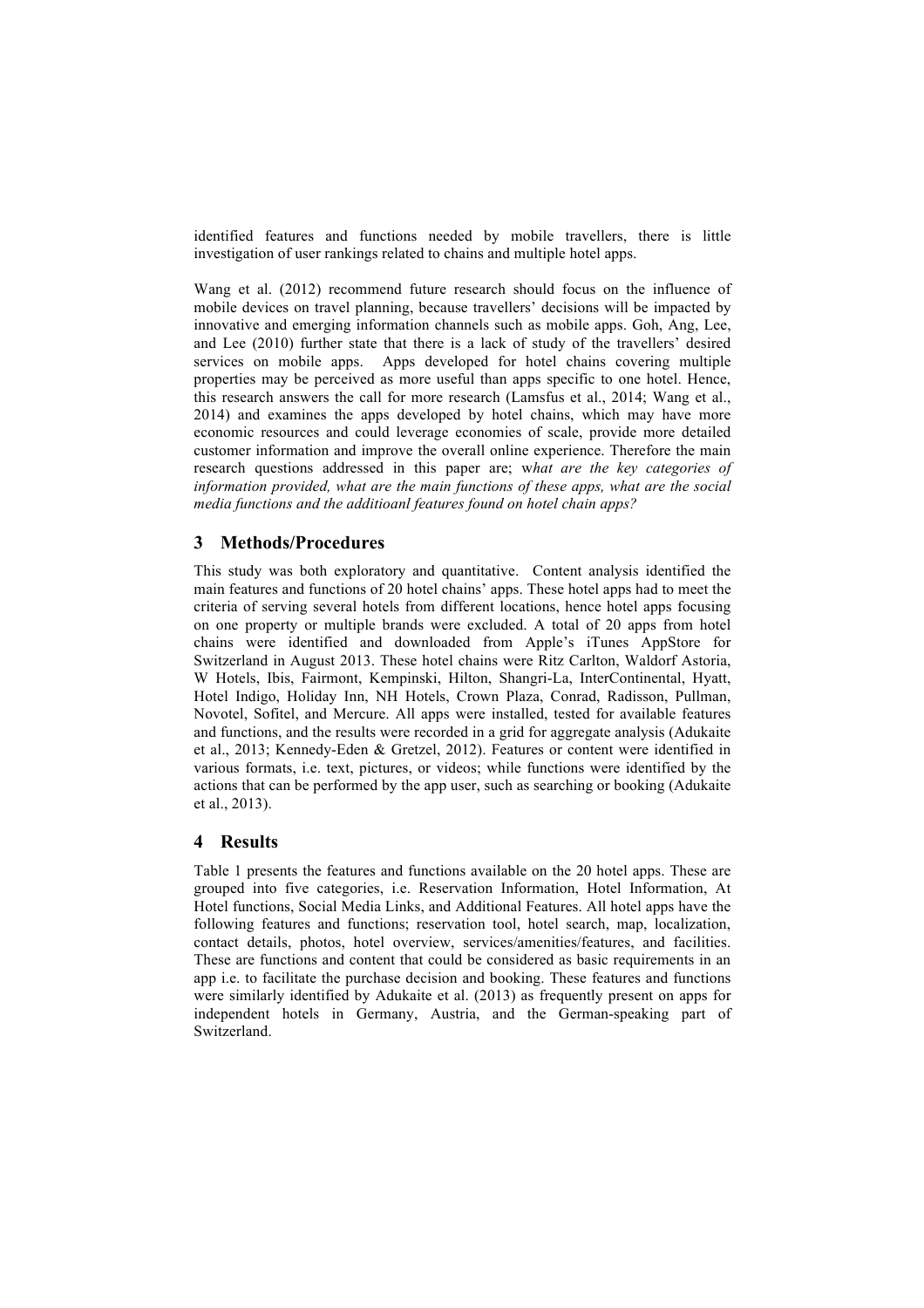| <b>Reservation</b><br><b>Information</b> | Hotel<br><b>Information</b>   | <b>At Hotel</b><br><b>Functions</b> | <b>Social Media</b><br>Links | <b>Additional</b><br><b>Features</b> |
|------------------------------------------|-------------------------------|-------------------------------------|------------------------------|--------------------------------------|
| Booking &<br>Reservation (20)            | Check-in/out<br>info. $(12)$  | Spa reservation<br>(1)              | Facebook (9)                 | OR Code<br>Scanner $(3)$             |
| Personal History<br>(13)                 | Photos $(20)$                 | Table<br>Reservation (5)            | Foursquare (2)               | Flight Tracker<br>(1)                |
| Hotel Search<br>(20)                     | <b>Hotel Overview</b><br>(20) | Call Operator (4)                   | Twitter $(9)$                | Submit your<br>Story $(2)$           |
| Weather Forecast Rooms & Suites<br>(8)   | (19)                          | Wake-Up Call<br>(1)                 | Instagram $(2)$              | App Info $(20)$                      |
| Map $(20)$                               | Dining $(14)$                 | Schedule a taxi<br>(1)              | Email $(12)$                 | App Settings (9)                     |
| Localization (20)                        | Spa(13)                       | Check-in/out $(1)$                  | YouTube $(3)$                | Art in Hotel $(1)$                   |
| Directions (14)                          | Area $\&$<br>Activities (11)  | Housekeeping<br>(7)                 |                              | Online Store (1)                     |
| <b>Contact Details</b><br>(20)           | Family (8)                    | Resort map $(1)$                    |                              | World Clock (1)                      |
| Loyalty program<br>(17)                  | Services/Ameniti<br>es(20)    | Room Service<br>(3)                 |                              | Newspapers $(1)$                     |
| Package/Special<br>Offer $(17)$          | Meetings/Events<br>(3)        | Activity<br>Calendar (4)            |                              | Music Player (1)                     |
|                                          | Facilities (20)               | Concierge Tips<br>(8)               |                              | Feedback (9)                         |
|                                          | Transportation<br>(5)         |                                     |                              | Chain news/info<br>(5)               |

**Table 1.** Features and Functions available on Hotel Chain Apps

# **5 Conclusions**

The proliferation of smartphone ownership and apps, and the growth of mobile travel bookings drive hoteliers to understand and develop mobile strategies to satisfy customers' needs. The results show that apps from hotel chains focus more on reservation and hotel information, while less on At Hotel functions. Most features of hotel apps belong to Reservation Information and Hotel Information. In many cases, it appears that the apps are a migration, or cut down versions, of the hotel website, i.e. content and information rich with booking capacity. Yet, the At Hotel Functions are hotel service related and represent opportunities to interact with customers, provide customized service, and to enhance customers' experience while they are on property. Yet, most hotel apps do not provide these functions and this is an area where a competitive advantage and more intense engagement could be exploited. Hoteliers